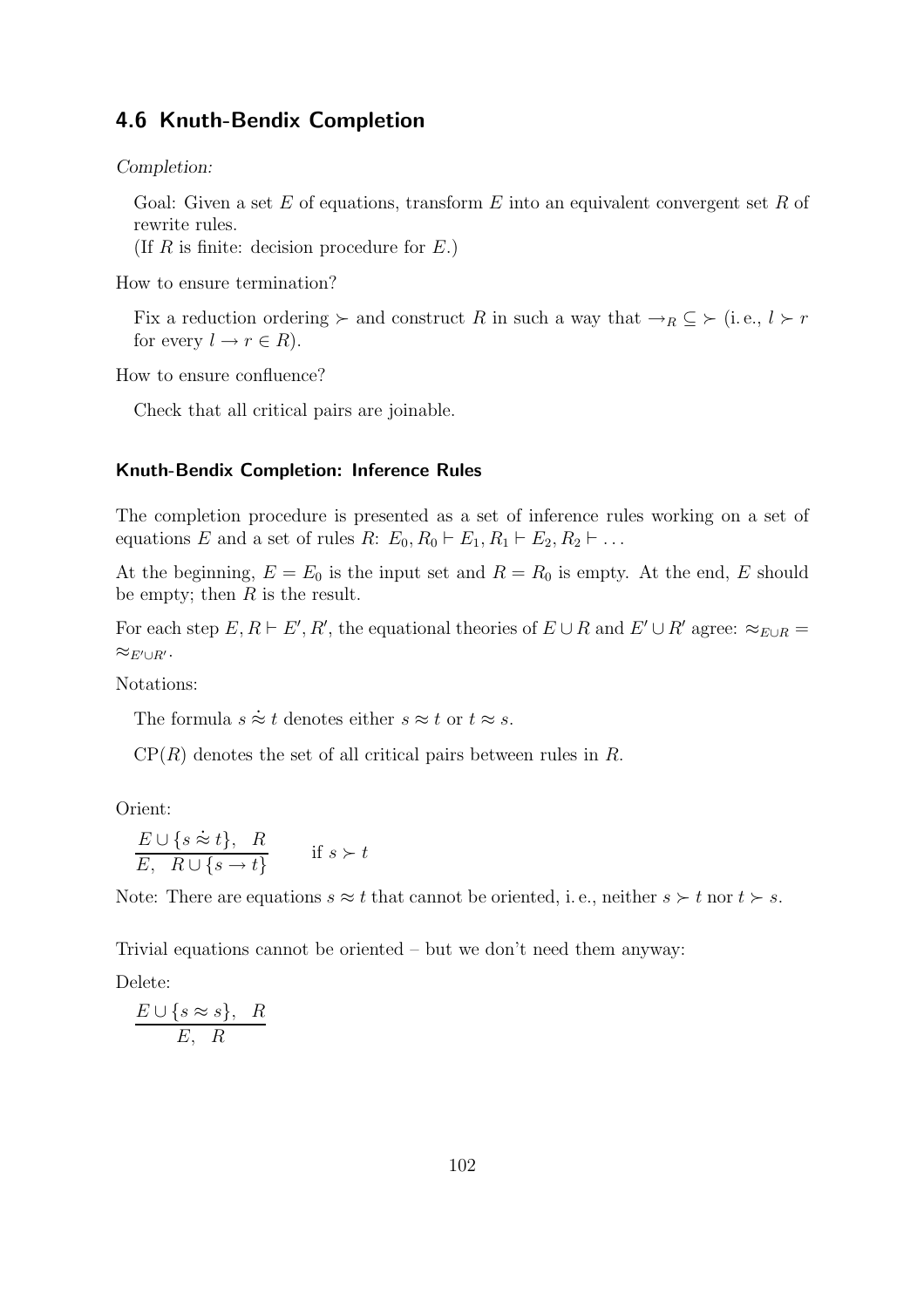Critical pairs between rules in  $R$  are turned into additional equations:

Deduce:

$$
\frac{E, R}{E \cup \{s \approx t\}, R} \quad \text{if } \langle s, t \rangle \in \text{CP}(R).
$$
  
Note: If  $\langle s, t \rangle \in \text{CP}(R)$  then  $s \leftarrow_R u \rightarrow_R t$  and hence  $R \models s \approx t$ .

The following inference rules are not absolutely necessary, but very useful (e. g., to get rid of joinable critical pairs and to deal with equations that cannot be oriented):

Simplify-Eq: .

$$
\frac{E \cup \{s \approx t\}, R}{E \cup \{u \approx t\}, R} \quad \text{if } s \to_R u.
$$

Simplification of the right-hand side of a rule is unproblematic.

R-Simplify-Rule:

$$
\frac{E, R \cup \{s \to t\}}{E, R \cup \{s \to u\}} \quad \text{if } t \to_R u.
$$

Simplification of the left-hand side may influence orientability and orientation. Therefore, it yields an *equation*:

L-Simplify-Rule:

$$
\frac{E, R \cup \{s \to t\}}{E \cup \{u \approx t\}, R} \qquad \text{if } s \to_R u \text{ using a rule } l \to r \in R
$$
\n
$$
\text{such that } s \sqsupset l \text{ (see next slide).}
$$

For technical reasons, the lhs of  $s \to t$  may only be simplified using a rule  $l \to r$ , if  $l \rightarrow r$  *cannot* be simplified using  $s \rightarrow t$ , that is, if  $s \rightarrow l$ , where the *encompassment* quasi-ordering  $\supsetneq$  is defined by

 $s \supsetneq l$  if  $s/p = l\sigma$  for some p and  $\sigma$ 

and  $\Box = \overline{\Box} \setminus \overline{\Box}$  is the strict part of  $\overline{\Box}$ .

Lemma 4.32 ⊐ *is a well-founded strict partial ordering.*

**Lemma 4.33** *If*  $E, R \vdash E', R'$ , then  $\approx_{E \cup R} = \approx_{E' \cup R'}$ .

Lemma 4.34 *If*  $E, R \vdash E', R'$  and  $\rightarrow_R \subseteq \succ$ *, then*  $\rightarrow_{R'} \subseteq \succ$ *.*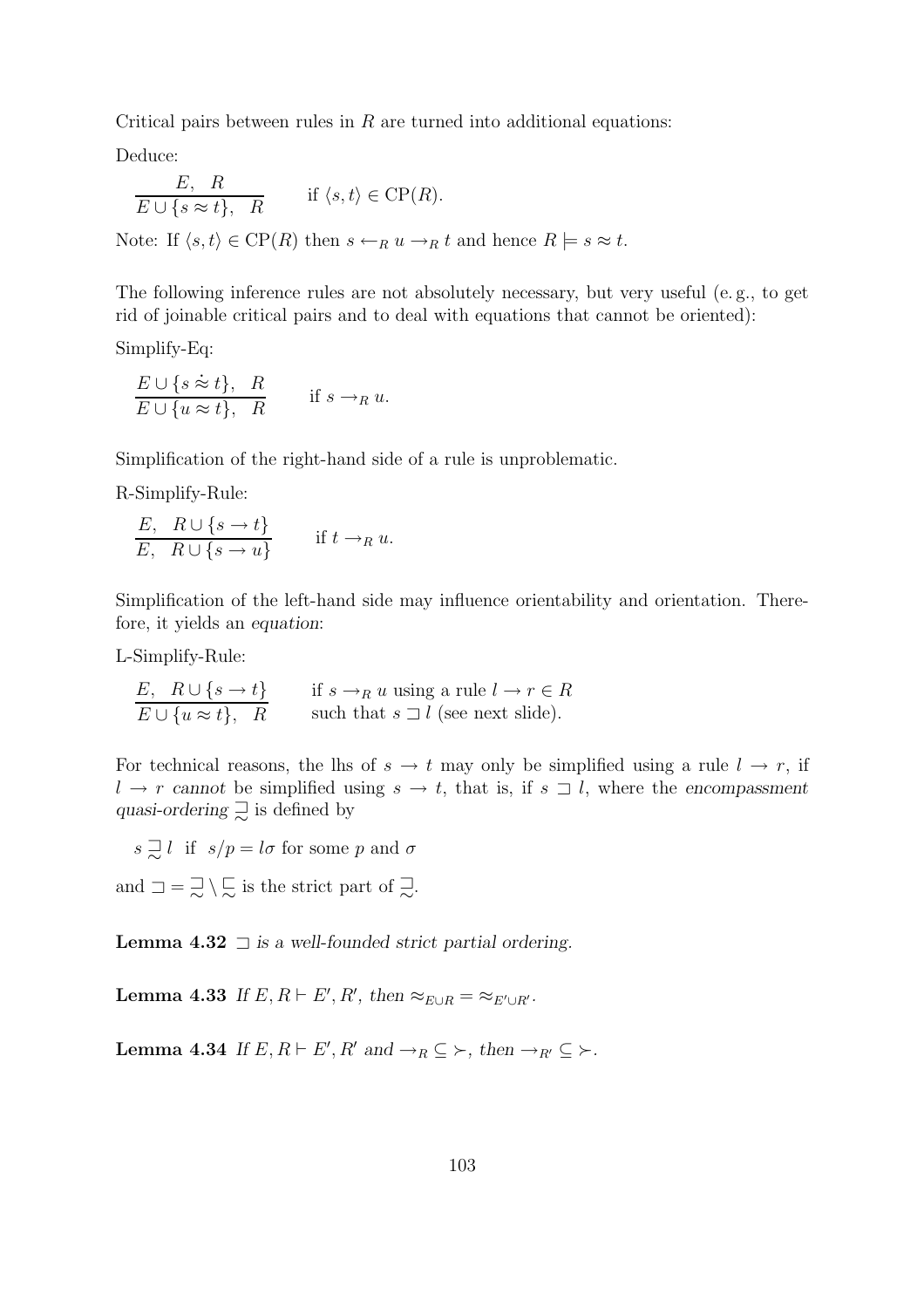## Knuth-Bendix Completion: Correctness Proof

If we run the completion procedure on a set  $E$  of equations, different things can happen:

- (1) We reach a state where no more inference rules are applicable and  $E$  is not empty.  $\Rightarrow$  Failure (try again with another ordering?)
- (2) We reach a state where  $E$  is empty and all critical pairs between the rules in the current R have been checked.
- (3) The procedure runs forever.

In order to treat these cases simultaneously, we need some definitions.

A (finite or infinite sequence)  $E_0, R_0 \vdash E_1, R_1 \vdash E_2, R_2 \vdash \dots$  with  $R_0 = \emptyset$  is called a *run* of the completion procedure with input  $E_0$  and ≻.

For a run,  $E_{\infty} = \bigcup_{i \geq 0} E_i$  and  $R_{\infty} = \bigcup_{i \geq 0} R_i$ .

The sets of *persistent equations or rules* of the run are  $E_* = \bigcup_{i \geq 0} \bigcap_{j \geq i} E_j$  and  $R_* =$  $\bigcup_{i\geq 0}\bigcap_{j\geq i}R_j.$ 

Note: If the run is finite and ends with  $E_n, R_n$ , then  $E_* = E_n$  and  $R_* = R_n$ .

A run is called *fair*, if  $CP(R_*) \subseteq E_\infty$  (i.e., if every critical pair between persisting rules is computed at some step of the derivation).

Goal:

Show: If a run is fair and  $E_*$  is empty, then  $R_*$  is convergent and equivalent to  $E_0$ .

In particular: If a run is fair and  $E_*$  is empty, then  $\approx_{E_0} = \approx_{E_{\infty} \cup R_{\infty}} = \leftrightarrow_{E_{\infty} \cup R_{\infty}}^* = \downarrow_{R_*}$ .

General assumptions from now on:

 $E_0, R_0 \vdash E_1, R_1 \vdash E_2, R_2 \vdash \dots$  is a fair run.

 $R_0$  and  $E_*$  are empty.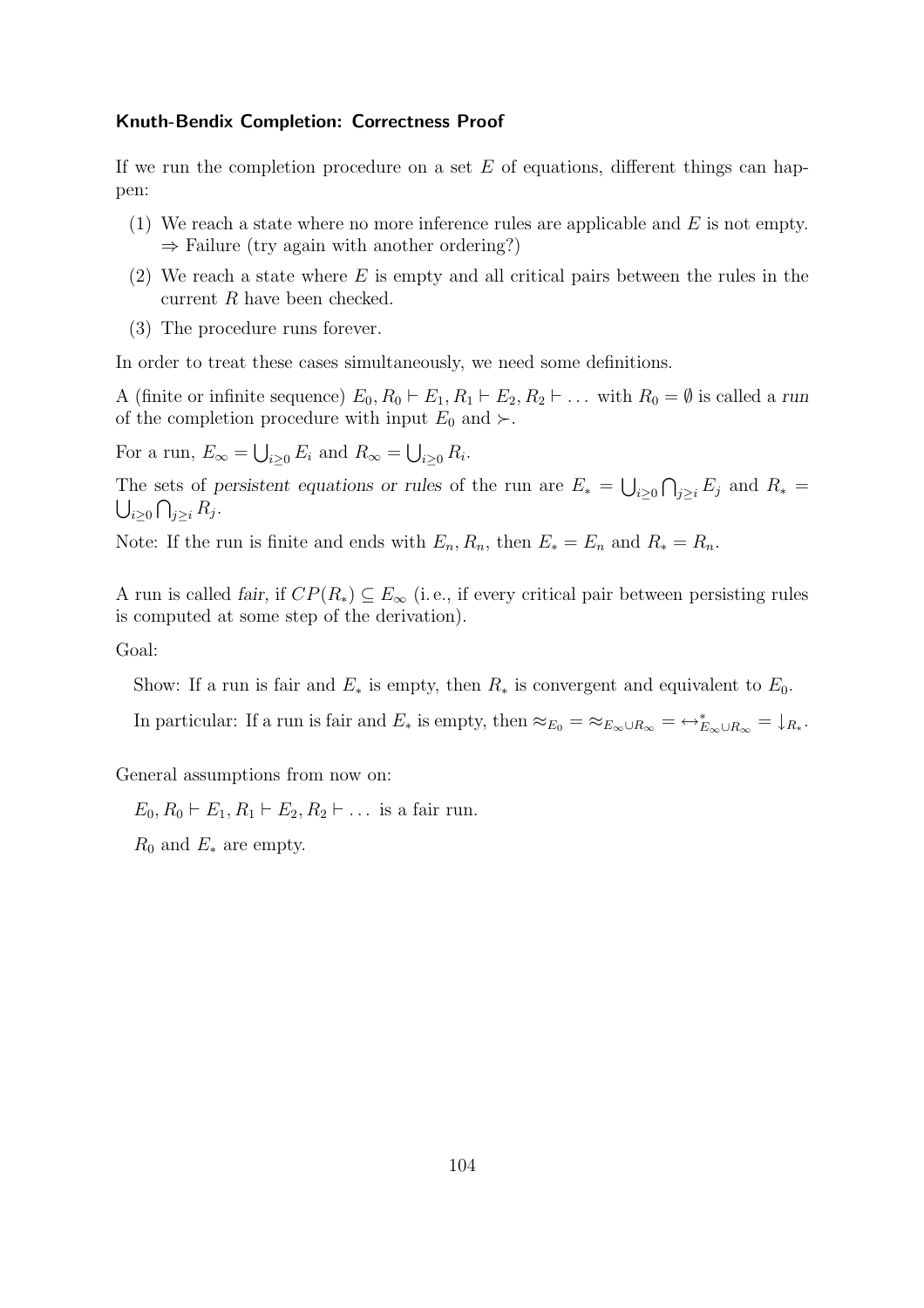A proof of  $s \approx t$  in  $E_{\infty} \cup R_{\infty}$  is a finite sequence  $(s_0, \ldots, s_n)$  such that  $s = s_0, t = s_n$ , and for all  $i \in \{1, \ldots, n\}$ :

- $(1)$   $s_{i-1} \leftrightarrow_{E_{\infty}} s_i$ , or
- $(2)$   $s_{i-1} \rightarrow_{R_{\infty}} s_i$ , or
- $(3)$   $s_{i-1} \leftarrow_{R_{\infty}} s_i$ .

The pairs  $(s_{i-1}, s_i)$  are called *proof steps.* 

A proof is called a *rewrite proof in*  $R_*$ , if there is a  $k \in \{0, \ldots, n\}$  such that  $s_{i-1} \to_{R_*} s_i$ for  $1 \leq i \leq k$  and  $s_{i-1} \leftarrow_{R_*} s_i$  for  $k+1 \leq i \leq n$ 

Idea (Bachmair, Dershowitz, Hsiang):

Define a well-founded ordering on proofs, such that for every proof that is not a rewrite proof in  $R_*$  there is an equivalent smaller proof.

Consequence: For every proof there is an equivalent rewrite proof in  $R_*$ .

We associate a *cost*  $c(s_{i-1}, s_i)$  with every proof step as follows:

- (1) If  $s_{i-1} \leftrightarrow_{E_\infty} s_i$ , then  $c(s_{i-1}, s_i) = (\{s_{i-1}, s_i\}, -, -)$ , where the first component is a multiset of terms and − denotes an arbitrary (irrelevant) term.
- (2) If  $s_{i-1} \to_{R_\infty} s_i$  using  $l \to r$ , then  $c(s_{i-1}, s_i) = (\{s_{i-1}\}, l, s_i)$ .
- (3) If  $s_{i-1} \leftarrow_{R_{\infty}} s_i$  using  $l \to r$ , then  $c(s_{i-1}, s_i) = (\{s_i\}, l, s_{i-1}).$

Proof steps are compared using the lexicographic combination of the multiset extension of the reduction ordering ≻, the encompassment ordering ⊐, and the reduction ordering ≻.

The cost  $c(P)$  of a proof P is the multiset of the costs of its proof steps.

The *proof ordering*  $\succeq_C$  compares the costs of proofs using the multiset extension of the proof step ordering.

**Lemma 4.35**  $\succ_C$  *is a well-founded ordering.*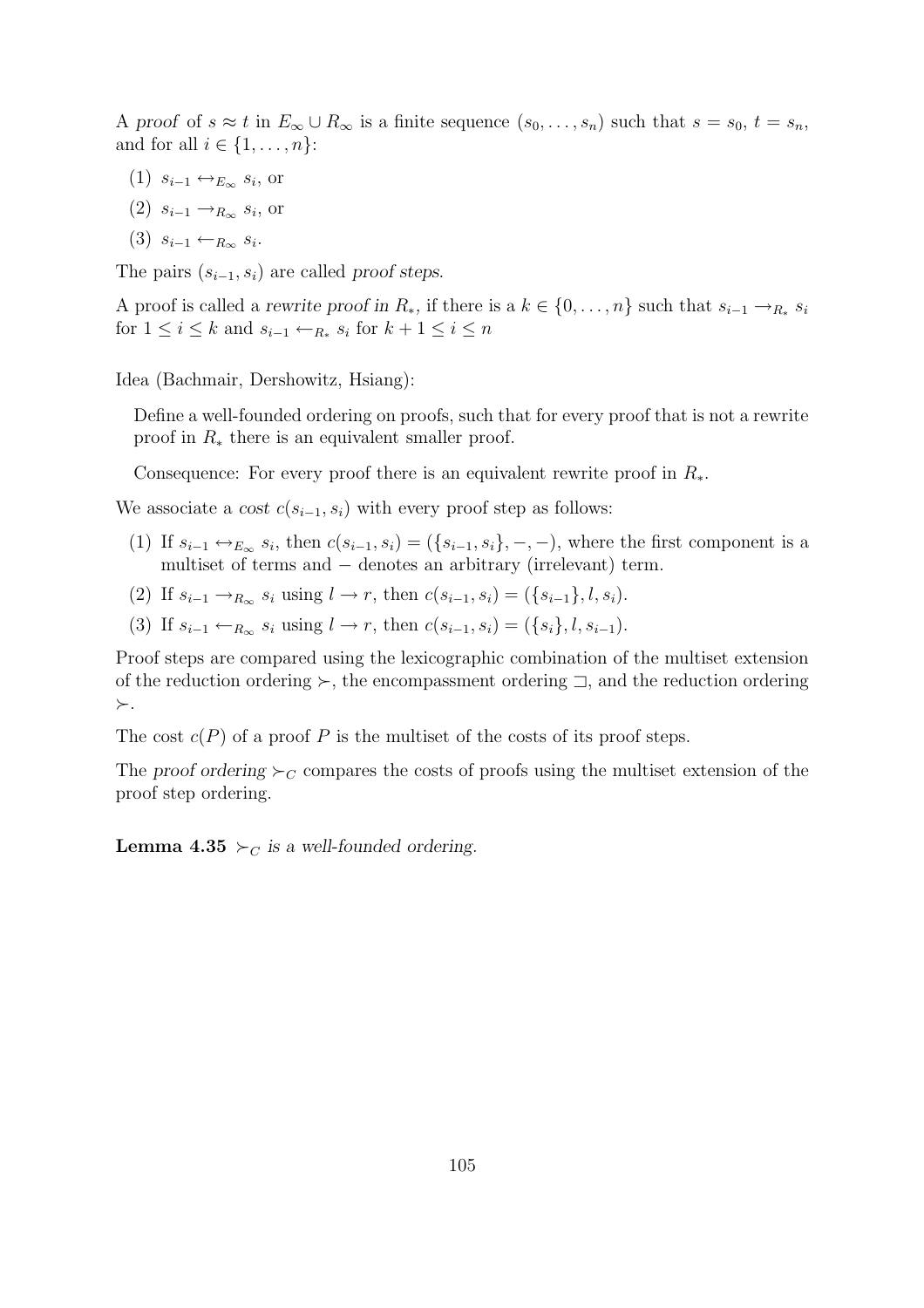**Lemma 4.36** Let P be a proof in  $E_{\infty} \cup R_{\infty}$ . If P is not a rewrite proof in  $R_*$ , then *there exists an equivalent proof*  $P'$  in  $E_{\infty} \cup R_{\infty}$  *such that*  $P \succ_C P'$ *.* 

**Proof.** If P is not a rewrite proof in  $R_{\ast}$ , then it contains

- (a) a proof step that is in  $E_{\infty}$ , or
- (b) a proof step that is in  $R_{\infty} \setminus R_*,$  or
- (c) a subproof  $s_{i-1} \leftarrow_{R_*} s_i \rightarrow_{R_*} s_{i+1}$  (peak).

We show that in all three cases the proof step or subproof can be replaced by a smaller subproof: .

Case (a): A proof step using an equation  $s$  $\approx t$  is in  $E_{\infty}$ . This equation must be deleted during the run. .

If  $s \approx t$  is deleted using *Orient*:

 $\ldots s_{i-1} \leftrightarrow_{E_{\infty}} s_i$  $\dots$   $\implies$   $\dots s_{i-1} \rightarrow_{R_{\infty}} s_i \dots$ .

If  $s \approx t$  is deleted using *Delete*:

```
\dots s_{i-1} \leftrightarrow_{E_{\infty}} s_{i-1} \dots \implies \dots s_{i-1} \dots.<br>.
```
If  $s \approx t$  is deleted using *Simplify-Eq*:

 $\dots s_{i-1} \leftrightarrow_{E_{\infty}} s_i \dots \quad \implies \quad \dots s_{i-1} \to_{R_{\infty}} s' \leftrightarrow_{E_{\infty}} s_i \dots$ 

Case (b): A proof step using a rule  $s \to t$  is in  $R_{\infty} \setminus R_*$ . This rule must be deleted during the run.

If  $s \rightarrow t$  is deleted using *R-Simplify-Rule*:  $\dots s_{i-1} \rightarrow_{R_{\infty}} s_i \dots \implies \dots s_{i-1} \rightarrow_{R_{\infty}} s' \leftarrow_{R_{\infty}} s_i \dots$ 

If  $s \rightarrow t$  is deleted using *L-Simplify-Rule*:

 $\dots s_{i-1} \rightarrow_{R_{\infty}} s_i \dots \implies \dots s_{i-1} \rightarrow_{R_{\infty}} s' \leftrightarrow_{E_{\infty}} s_i \dots$ 

Case (c): A subproof has the form  $s_{i-1} \leftarrow_{R_*} s_i \rightarrow_{R_*} s_{i+1}$ .

If there is no overlap or a non-critical overlap:

 $\dots s_{i-1} \leftarrow_{R_*} s_i \rightarrow_{R_*} s_{i+1} \dots \implies \dots s_{i-1} \rightarrow_{R_*}^* s' \leftarrow_{R_*}^* s_{i+1} \dots$ 

If there is a critical pair that has been added using *Deduce*:

 $\ldots s_{i-1} \leftarrow R_* s_i \rightarrow R_*$  $s_{i-1} \leftrightarrow_{E_{\infty}} s_{i+1} \dots$ 

In all cases, checking that the replacement subproof is smaller than the replaced subproof is routine.  $\Box$